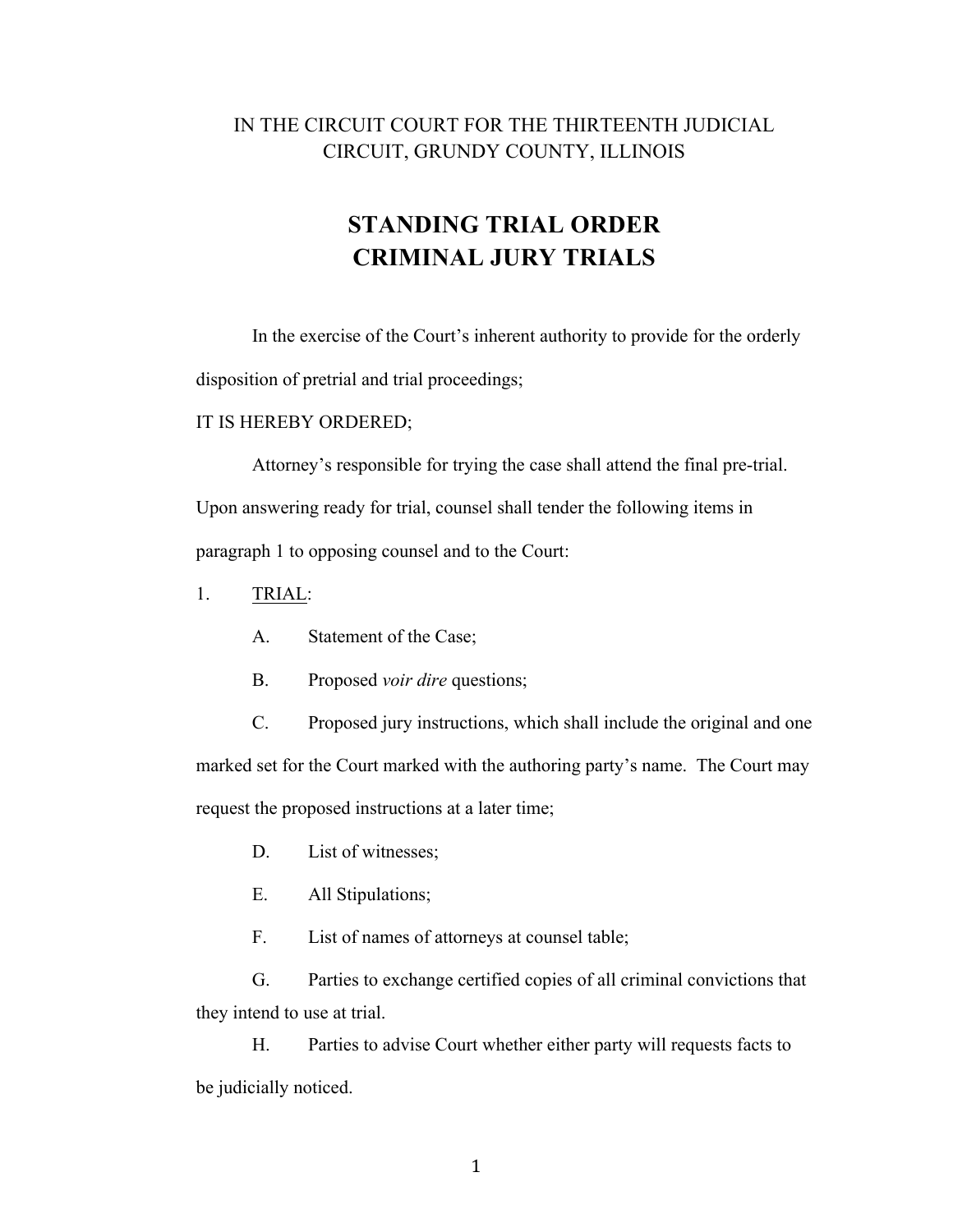I. Defendant to advise Court and counsel whether he/she objects to

the Court using *Zehr* question #4 during jury selection, which reads as follows:

4. *The Defendant does not have to testify. In other words, everyone has a right to remain silent through all stages of a criminal proceeding, which includes the trial. If a Defendant does not testify, that fact must not be considered by you in any was in arriving at your verdict. (SUBJECT TO DEFENSE OBJECTION)*

J. Final pre-trial will be held a.m./p.m., before Judge  $\qquad \qquad$  in the E/W/U Courtroom.

## 2. STANDING *IN LIMINE* ORDERS:

A. All motions filed by either party at or after final status/trial setting shall immediately be transmitted to the judge assigned to hear the trial by courtesy copy, with a copy to all counsel of record.

B. All objections shall be short and concise, stating the legal basis only; No narrative objections allowed. Additional argument, if needed, shall be made at sidebar as directed by the Court;

C. Once a ruling is made on an objection, no further argument will be allowed other than counsel's indication of a "continuing objection." Counsel may make further argument on the record at the next jury recess;

D. Offers of proof shall be conducted outside the presence of the jury at a time when the Court directs;

E. Counsel shall not approach the bench or a witness without first obtaining leave of Court. The Court may grant continuing leave to approach a witness as appropriate;

2